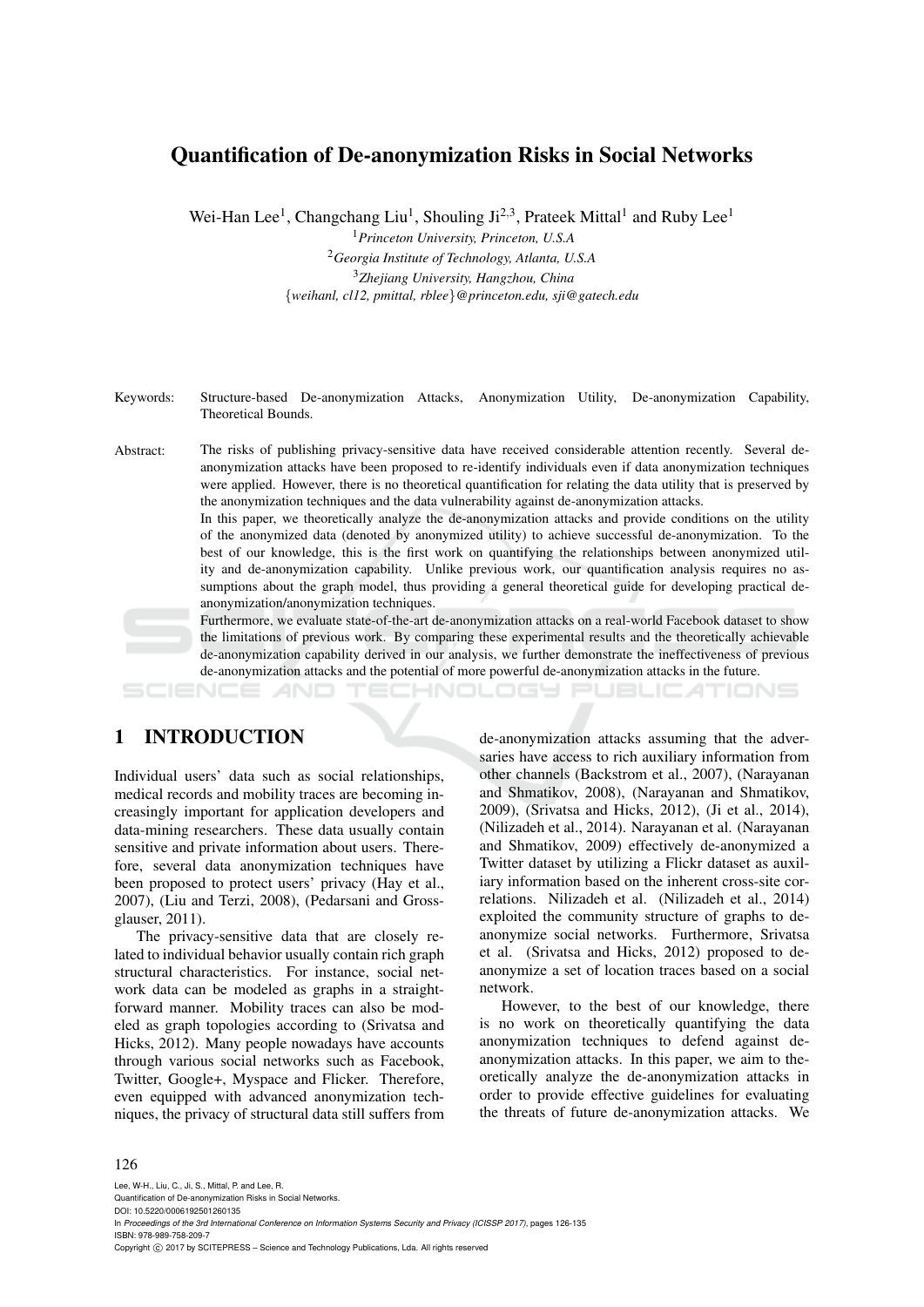aim to rigorously evaluate the vulnerabilities of existing anonymization techniques. For an anonymization approach, not only the users' sensitive information should be protected, but also the anonymized data should remain useful for applications, i.e., the *anonymized utility* should be guaranteed. Then, under what range of anonymized utility, is it possible for the privacy of an individual to be broken? We will quantify the vulnerabilities of existing anonymization techniques and establish the inherent relationships between the application-specific anonymized utility and the de-anonymization capability. Our quantification not only provides theoretical foundations for existing de-anonymization attacks, but also can serve as a guide for designing new de-anonymization and anonymization schemes. For example, the comparison between the theoretical de-anonymization capability and the practical experimental results of current de-anonymization attacks demonstrates the ineffectiveness of existing de-anonymization attacks. Overall, we make the following contributions:

- We theoretically analyze the performance of structure-based de-anonymization attacks through formally quantifying the vulnerabilities of anonymization techniques. Furthermore, we rigorously quantify the relationships between the de-anonymization capability and the utility of anonymized data, which is the first such attempt to the best of our knowledge. Our quantification provides theoretical foundations for existing structure-based de-anonymization attacks, and can also serve as a guideline for evaluating the effectiveness of new de-anonymization and anonymization schemes through comparing their corresponding de-anonymization performance with our derived theoretical bounds.
- To demonstrate the ineffectiveness of existing deanonymization attacks, we implemented these attacks on a real-world Facebook dataset. Experimental results show that previous methods are not robust to data perturbations and there is a significant gap between their de-anonymization performance and our derived theoretically achievable de-anonymization capability. This analysis further demonstrates the potential of developing more powerful de-anonymization attacks in the future.

### 2 RELATED WORK

## 2.1 Challenges for Anonymization **Techniques**

Privacy preservation on structural data has been studied extensively. The naive method is to remove users' personal identities (e.g., names, social security numbers), which, unfortunately, is rather vulnerable to structure-based de-anonymization attacks (Backstrom et al., 2007), (Narayanan and Shmatikov, 2008), (Narayanan and Shmatikov, 2009), (Hay et al., 2008), (Liu and Terzi, 2008), (Srivatsa and Hicks, 2012), (Ji et al., 2014), (Sharad and Danezis, 2014), (Sharad and Danezis, 2013), (Nilizadeh et al., 2014), (Buccafurri et al., 2015). An advanced mechanism, *k*anonymity, was proposed in (Hay et al., 2008), which obfuscates the attributes of users so that each user is indistinguishable from at least  $k - 1$  other users. Although *k*-anonymity has been well adopted, it still suffers from severe privacy problems due to the lack of diversity with respect to the sensitive attributes as stated in (Machanavajjhala et al., 2007). Differential privacy (Dwork, 2006), (Liu et al., 2016) is a popular privacy metric that statistically minimizes the privacy leakage. Sala et al. in (Sala et al., 2011) proposed to share a graph in a differentially private manner. However, to enable the applicability of such an anonymized graph, the differential private parameter should not be large, which would thus make their method ineffective in defending against structure-based de-anonymization attacks (Ji et al., 2014). Hay et al. in (Hay et al., 2007) proposed a perturbation algorithm that applies a sequence of *r* edge deletions followed by *r* other random edge insertions. However, their method also suffers from structure-based de-anonymization attacks as shown in (Nilizadeh et al., 2014).

In summary, existing anonymization techniques are subject to two intrinsic limitations: 1) they are not scalable and thus would fail on high-dimensional datasets; 2) They are susceptible to adversaries that leverage the rich amount of auxiliary information to achieve structure-based de-anonymization attacks.

### 2.2 De-anonymization Techniques

Structure-based de-anonymization was first introduced in (Backstrom et al., 2007), where both active and passive attacks were discussed. However, the limitation of scalability reduces the effectiveness of both attacks.

(Narayanan and Shmatikov, 2008) utilized the Internet movie database as the source of background knowledge to successfully identify users'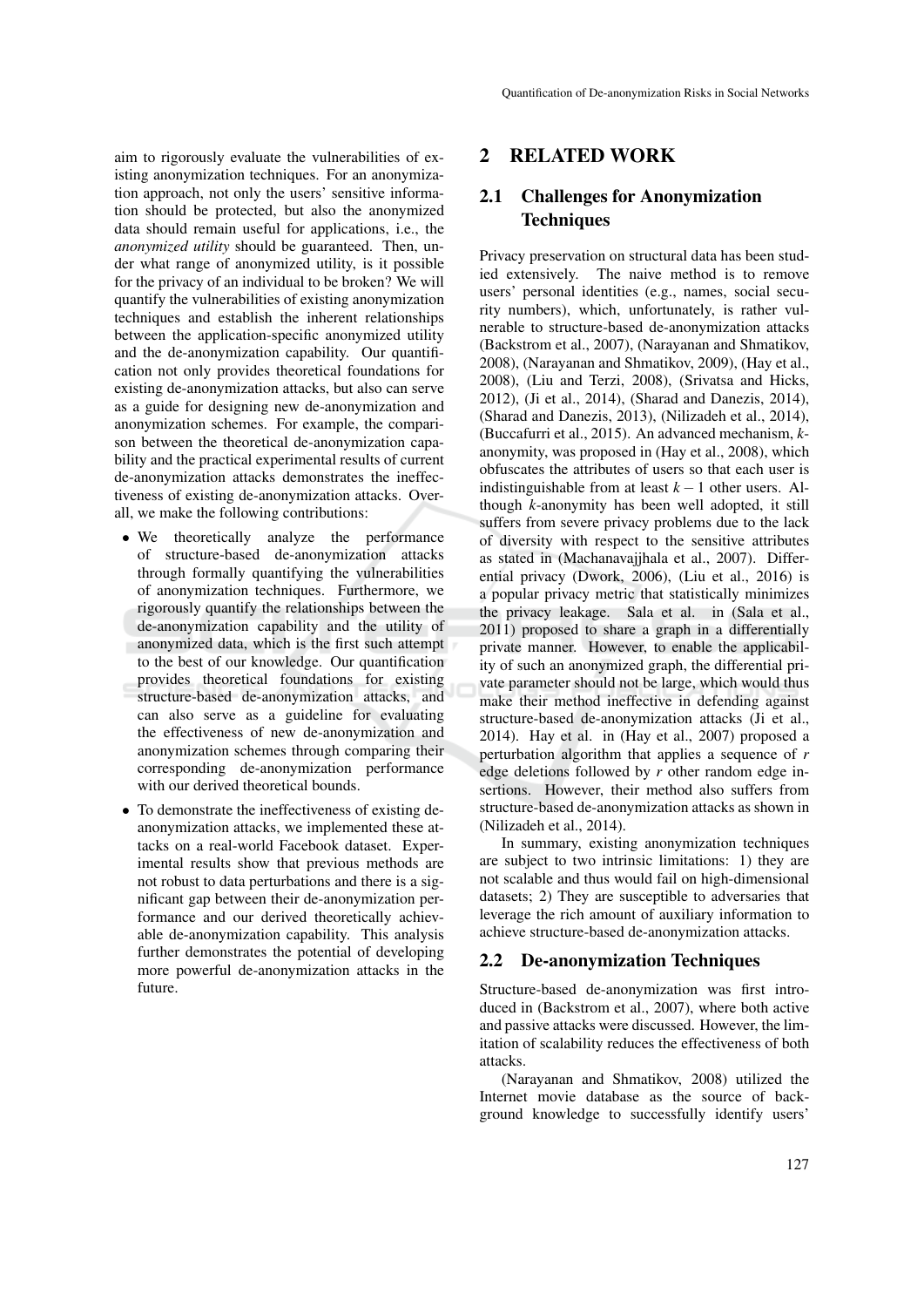Netflix records, uncovering their political preferences and other potentially sensitive information. In (Narayanan and Shmatikov, 2009), the authors further de-anonymized a Twitter dataset using a Flickr dataset as auxiliary information. They proposed the popular seed identification and mapping propagation process for de-anonymization. In order to obtain the seeds, they assume that the attacker has access to a small number of members of the target network and can determine if these members are also present in the auxiliary network (e.g., by matching user names and other contextual information). The authors in (Srivatsa and Hicks, 2012) captured the WiFi hotspot and constructed a contact graph by connecting users who are likely to utilize the same WiFi hotspot for a long time. Based on the fact that friends (or people with other social relationships) are likely to appear in the same location, they showed how mobility traces can be de-anonymized using an auxiliary social network. However, their de-anonymization approach is rather time-consuming and may be computationally infeasible for real applications. In (Sharad and Danezis, 2013), (Sharad and Danezis, 2014), Sharad et al. studied the de-anonymization attacks on ego graphs with graph radius of one or two and they only studied the linkage of nodes with degree greater than 5. As shown in previous work (Ji et al., 2014), nodes with degree less than 5 cannot be ignored since they form a large portion of the original real-world data. Recently, (Nilizadeh et al., 2014) proposed a community-enhanced de-anonymization scheme for social networks. The community-level deanonymization is first implemented for finding more seed information, which would be leveraged for improving the overall de-anonymization performance. Their method may, however, suffer from the serious inconsistency problem of community detection algorithms.

Most de-anonymization attacks are based on the seed-identification scheme, which either relies on the adversary's prior knowledge or a seed mapping process. Limited work has been proposed that requires no prior seed knowledge by the adversary (Pedarsani et al., 2013),(Ji et al., 2014). In (Pedarsani et al., 2013), the authors proposed a Bayesian-inference approach for de-anonymization. However, their method is limited to de-anonymizing sparse graphs. (Ji et al., 2014) proposed a cold-start optimization-based deanonymization attack. However, they only utilized very limited structural information (degree, neighborhood, top-K reference distance and sampling closeness centrality) of the graph topologies.

Ji et al. further made a detailed comparison for the performance of existing de-anonymization techniques in (Ji et al., 2015b).

## 2.3 Theoretical Work for De-anonymization

Despite these empirical de-anonymization methods, limited research has provided theoretical analysis for such attacks. The authors in (Pedarsani and Grossglauser, 2011) conducted preliminary analysis for quantifying the privacy of an anonymized graph *G* according to the ER graph model (Erdős and Rényi, 1976). However, their network model (ER model) may not be realistic, since the degree distribution of the ER model (follows the Poisson distribution) is quite different from the degree distributions of most observed real-world structural data (Newman, 2010), (Newman, 2003).

Ji et al. in (Ji et al., 2014) further considered a configuration model to quantify perfect deanonymization and  $(1 - \varepsilon)$ -perfect de-anonymization. However, their configuration model is also not general for many real-world data structures. Furthermore, their assumption that the anonymized and the auxiliary graphs are sampled from a conceptual graph is not practical since only edge deletions from the conceptual graph have been considered. In reality, edge insertions should also be taken into consideration. Besides, neither (Pedarsani and Grossglauser, 2011) nor (Ji et al., 2014) formally analyzed the relationships between the de-anonymization capability and the anonymization performance (e.g., the utility performance for the anonymization schemes).

Note that our theoretical analysis in Section 4 takes the application-specific utility definition into consideration. Such non-linear utility analysis makes the incorporation of edge insertions to our quantification rather nontrivial. Furthermore, our theoretical quantification does not make any restrictive assumptions about the graph model. Therefore, our theoretical analysis would provide an important guide for relating de-anonymization capability and applicationspecific anonymizing utility.

Further study on de-anonymization attacks can be found in (Fabiana et al., 2015), (Ji et al., 2015a), (Korula and Lattanzi, 2014). These papers provide theoretically guaranteed performance bounds for their de-anonymization algorithms. However, their derived performance bounds can only be guaranteed under restricted assumptions of the random graph, such as ER model and power-law model. We will show the advantage of our analysis over these approaches where our analysis requires no assumptions or constraints on the graph model as these approaches required.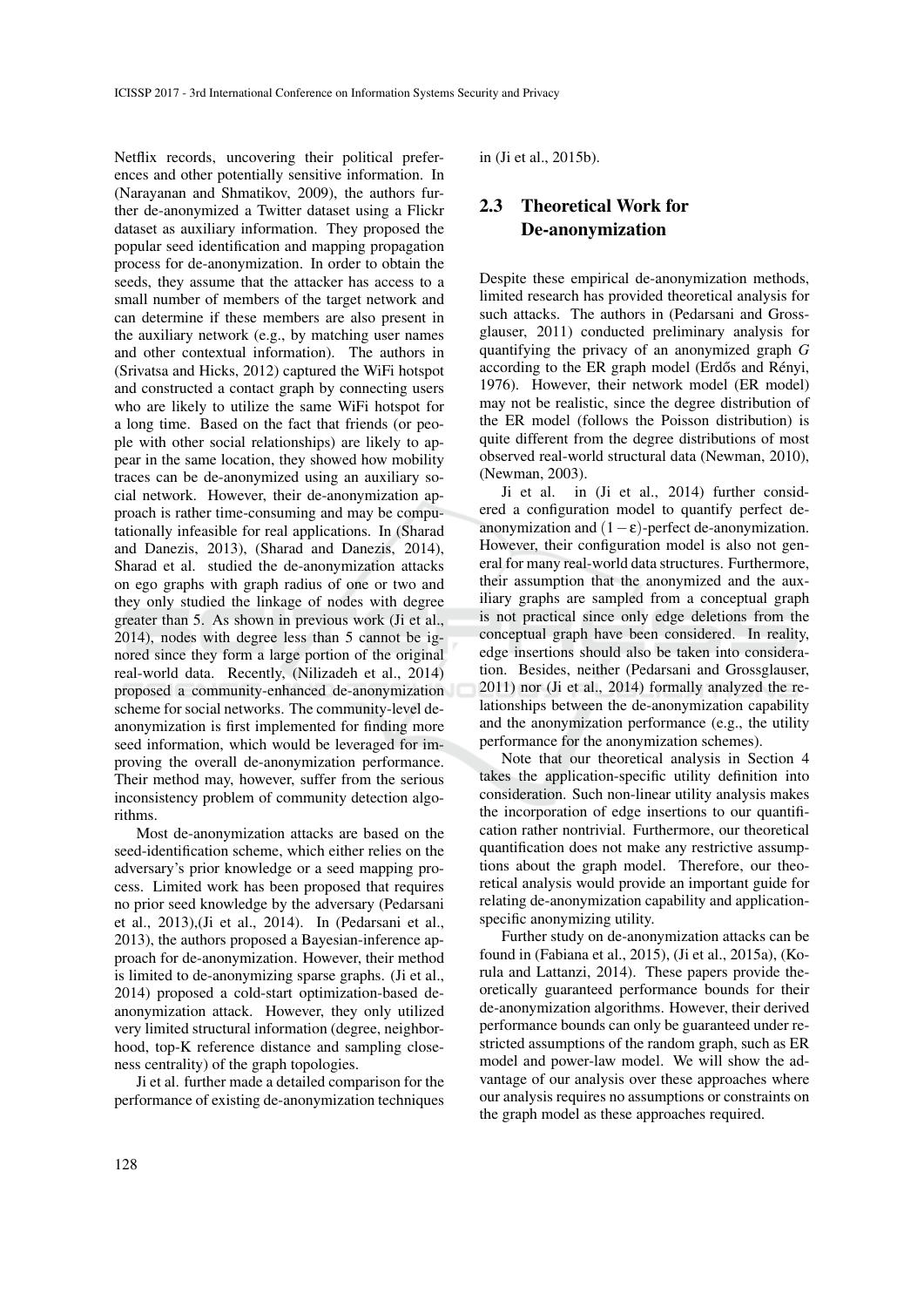### 3 SYSTEM MODEL

We model the structural data (e.g., social networks, mobility traces, etc.) as a graph, where the nodes represent users who are connected by certain relationships (social relationships, mobility contacts, etc.). The anonymized graph can be modeled as  $G_a$  =  $(V_a, E_a)$ , where  $V_a = \{i | i$  is an anonymized node} is the set of users and  $\vec{E}_a = \{e_a(i,j)|e_a(i,j)\}$  is the relationship between  $i \in V_a$  and  $j \in V_a$  is the set of relationships. Here,  $e_a(i, j) = 1$  represents the existence of a connecting edge between *i* and *j* in *Ga*, and  $e_a(i, j) = 0$  represents the non-existence of such an edge. The neighborhood of node  $i \in V_a$  is  $N_a(i)$  ${j|e_a(i, j) = 1}$  and the degree is defined as  $|N_a(i)|$ .

Similarly, the auxiliary structural data can also be modeled as a graph  $G_u = (V_u, E_u)$  where  $V_u$  is the set of labelled (known) users and  $E_u$  is the set of relationships between these users. Note that the auxiliary (background) data can be easily obtained through various channels, e.g., academic data mining, online crawling, advertising and third-party applications (Narayanan and Shmatikov, 2009; Pedarsani and Grossglauser, 2011; Pham et al., 2013; Srivatsa and Hicks, 2012).

A de-anonymization process is a mapping  $\sigma$ :<br>  $V_a \rightarrow V_u$ .  $\forall i \in V_a$ , its mapping under  $\sigma$  is  $\forall i \in V_a$ , its mapping under  $\sigma$  is  $\sigma(i) \in V_u \cup \{\perp\}$ , where  $\perp$  indicates a non-existent (null) node. Similarly,  $\forall e_a(i, j) \in E_a$ ,  $\sigma(e_a(i, j))$  =  $e_u(\sigma(i), \sigma(j)) \in E_u \cup \{\perp\}$ . Under  $\sigma$ , a successful deanonymization on  $i \in V_a$  is defined as  $\sigma(i) = i$ , if  $i \in V_u$  or  $\sigma(i) = \perp$ , otherwise. For other cases, the de-anonymization on *i* fails.

### 3.1 Attack Model

We assume that the adversary has access to  $G_a$  =  $(V_a, E_a)$  and  $G_u = (V_u, E_u)$ .  $G_a = (V_a, E_a)$  is the anonymized graph and the adversary can only get access to the structural information of  $G_a$ .  $G_u = (V_u, E_u)$ is the auxiliary graph and the adversary already knows all the identities of the nodes in  $G_u$ . In addition, we do not assume that the adversary has other prior information (e.g., seed information). These assumptions are more reasonable than most of the state-of-the-art research (Narayanan and Shmatikov, 2009; Srivatsa and Hicks, 2012; Nilizadeh et al., 2014).

### 4 THEORETICAL ANALYSIS

In this section, we provide a theoretical analysis for the structure-based de-anonymization attacks. Under any anonymization technique, the users' sensi-

tive information should be protected without significantly affecting the utility of the anonymized data for real systems or research applications. We aim to quantify the trade-off between preserving users' privacy and the utility of anonymized data. Under what range of anonymized utility, is it possible for the privacy of an individual to be broken (i.e., for the success of de-anonymization attacks)? To answer this, we quantify the limitations of existing anonymization schemes and establish an inherent relationship between the anonymized utility and deanonymization capability. Our theoretical analysis incorporates an application-specific utility metric for the anonymized graph, which further makes our rigorous quantification useful for real world scenarios. Our theoretical analysis can serve as an effective guideline for evaluating the performance of practical deanonymization/anonymization schemes (will be discussed in Section 5).

First, we assume that there exists a conceptually underlying graph  $G = (V, E)$  with  $V = V_a \cup V_u$  and *E* is a set of relationships among users in *V*, where  $e(i, j) = 1 \in E$  represents the existence of a connecting edge between *i* and *j*, and  $e(i, j) = 0 \in E$  represents the non-existence of such an edge. Consequently,  $G_a$  and  $G_u$  could be viewed as observable versions of *G* by applying edge insertions or deletions on *G* according to proper relationships, such as 'co-occurrence' relationships in Gowalla (Pham et al., 2013). In comparison, previous work (Ji et al., 2014; Pedarsani and Grossglauser, 2011) only considers edge deletions which is an unrealistic assumption.

For edge insertions from  $G$  to  $G_a$ , the process is:  $∀e(i, j) = 0 ∈ E, e(i, j) = 1$  appears in  $E_a$  with probability  $p_a^{\text{add}}$ , i.e.,  $Pr(e_a(i, j) = 1 | e(i, j) = 0) = p_{a_{\text{odd}}}^{\text{add}}$ . The probability of edge deletion from *G* to  $G_a$  is  $p_a^{\text{del}}$ , i.e.,  $Pr(e_a(i, j) = 0 | e(i, j) = 1) = p_a^{\text{del}}$ . Similarly, the insertions and deletions from  $G$  to  $G_u$  can be characterized with probabilities  $p_u^{\text{add}}$  and  $p_u^{\text{del}}$ . Furthermore, we assume that both the insertion/deletion relationship of each edge is independent of every other edge. Furthermore, this model is intuitively reasonable since the three graphs  $G$ ,  $G_a$ ,  $G_u$  are related with each other. In addition, our model is more reasonable than the existing models in (Ji et al., 2014; Pedarsani and Grossglauser, 2011) because we take both edge deletions and insertions into consideration. Note that the incorporation of edge insertion is nontrivial in our quantification of non-linear applicationspecific utility analysis. Our quantification analysis would therefore contribute to relating the real world application-specific anonymizing utility and the deanonymization capability.

Adjacency matrix and transition probability ma-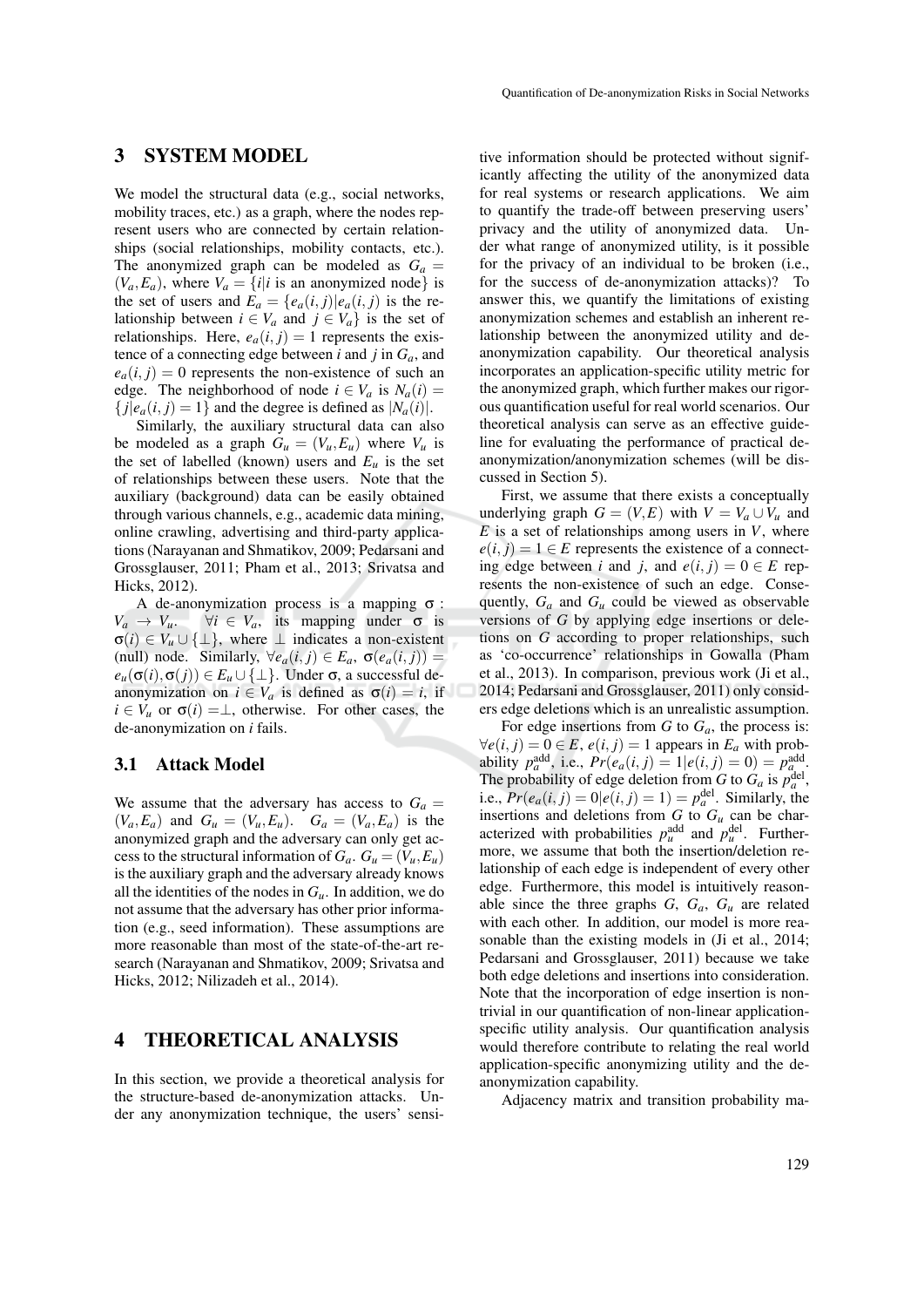trix are two important descriptions of a graph, and the graph utility is also closely related to these matrices. The adjacency matrix is a means of representing which nodes of a graph are adjacent to which other nodes. We denote the adjacency matrix by *A* (resp.  $A_a$  and  $A_a$  for graph *G* (resp.  $G_a$  and  $G_a$ ), where the element  $\mathbf{A}(i, j) = e(i, j)$  (resp.  $\mathbf{A}_a(i, j) = e_a(i, j)$ and  $A_u(i, j) = e_u(i, j)$ . Furthermore, the transition probability matrix is a matrix consisting of the onestep transition probabilities, which is the probability of transitioning from one node to another in a single step. We denote the transition probability matrix by **T** (resp.  $T_a$  and  $T_u$ ) for graph *G* (resp.  $G_a$ and  $G_u$ ), where the element  $\mathbf{T}(i, j) = e(i, j)/deg(i)$  $T_a(i, j) = e_a(i, j)/deg_a(i)$  and  $T_u(i, j) =$  $e_u(i, j)/deg_u(i)$ , and  $deg(i), deg_a(i), deg_u(i)$  represent the degree of node *i* in  $G$ ,  $G_a$ ,  $G_u$ , respectively.

We now define the smallest (*l*) and largest (*h*) probabilities of an edge existing between two nodes in the graph *G*, and the graph density (denoted by *R*). For graph *G*, we denote  $|V| = N$  and  $|E| = M$ . Let  $p(i, j)$  be the probability of an edge existing between  $i, j \in V$  and define  $l = \min\{p(i, j)|i, j \in V, i \neq j\},\$  $h = \max\{p(i, j)|i, j \in V, i \neq j\}$ , the expected number of edges  $P_T = \sum_{i,j \in V} p(i,j)$  and the graph density  $R = \frac{P_T}{\sqrt{N}}$  $\frac{P_T}{\binom{N}{2}}$ .

Then, we start our formal quantification from the simplest scenario where the anonymized data and the auxiliary data correspond to the same group of users i.e.,  $V_a = V_u$  as in (Narayanan and Shmatikov, 2009; Pedarsani and Grossglauser, 2011; Srivatsa and Hicks, 2012). This assumption does not limit our theoretical analysis since we can either (a) apply it to the overlapped users between  $V_a$  and  $V_u$  or (b) extend the set of users to  $V_a^{new} = V_a \cup (V_a \setminus V_a)$ and  $V_{\mu}^{new} = V_{\mu} \cup (V_a \backslash V_{\mu})$ , and apply the analysis to  $G_a = (V_a^{new}, E_a)$  and  $G_u = (V_u^{new}, E_u)$ . Therefore, in order to prevent any confusion and without loss of generality, we assume  $V_a = V_u$  in our theoretical analysis. We define  $\sigma_k$  as a mapping between  $G_a$  and  $G_u$ that contains *k* incorrectly-mapped pairs.

Given a mapping  $\sigma : V_a \to V_u$ , we define the *Difference of Common Neighbors (DCN)* on a node *i*'s mapping  $\sigma(i)$  as  $\phi_{i,\sigma(i)} = |N_a^i \setminus N_a^{\sigma(i)}| + |N_a^{\sigma(i)} \setminus N_a^i|$ , which measures the neighborhoods' difference between node *i* in  $G_a$  and node  $\sigma(i)$  in  $G_u$  under the mapping σ. Then, we define the overall *DCN* for all the nodes under the mapping  $\sigma$  as  $\Phi_{\sigma} = \sum_{(i,\sigma(i)) \in \sigma} \phi_{i,\sigma(i)}$ .

Next, we not only explain why structure-based de-anonymization attacks work but also quantify the trade-off between the anonymized utility and the de-anonymization capability. We first quantify the relationship between a straightforward utility metric, named *local neighborhood utility*, and the deanonymization capability. Then we carefully analyze a more general utility metric, named *global structure utility*, to accommodate a broad class of real-world applications.

# 4.1 Relation between the Local Neighborhood Utility and De-anonymization Capability

At the beginning, we explore a straightforward utility metric, local neighborhood utility, which evaluates the distortion of the anonymized graph *G<sup>a</sup>* from the conceptually underlying graph *G* as

Definition 1. *The local neighborhood utility for the anonymized graph is*  $U_a = 1 - \frac{||A_a - A||_1}{N(N-1)} = 1 \mathbb{E}[D(G_a,G)]$ *N*(*N*−1) *(the denominator is a normalizing factor to guarantee*  $U_a \in [0,1]$ *), where*  $D(\cdot, \cdot)$  *is the hamming distance (Hamming, 1950) of edges between two graphs, i.e., if*  $e_a(i, j) \neq e(i, j)$ ,  $D(e_a(i, j), e(i, j)) =$ 1 *and*  $\mathbb{E}[D(G_a, G)]$  *is the distortion between*  $G_a$ *and G* and  $\mathbb{E}[D(G_a, G)] = \mathbb{E}[\sum_{i,j} D(e_a(i,j), e(i,j))] =$  $\sum_{i,j} (p(i,j)p_a^{\text{del}} + (1-p(i,j))p_a^{\text{add}})$ *. Thus, we further have*

$$
U_a = 1 - \frac{\sum_{i,j} (p(i,j)p_a^{\text{del}} + (1 - p(i,j))p_a^{\text{add}})}{\binom{N}{2}}
$$
  
= 1 - (Rp\_a^{del} + (1 - R)p\_a^{add}) (1)

оL

*Similarly, the local neighborhood utility for the auxiliary graph is*

$$
U_u = 1 - (Rp_u^{del} + (1 - R)p_u^{add})
$$
 (2)

Though the utility metric for structural data is application-dependent, our utility metric can provide a comprehensive understanding for utility performance by considering both the edge insertions and deletions, and incorporating the distance between the anonymized (auxiliary) graph and the conceptual underlying graph. Although our utility is one of the most straightforward definitions, to the best of our knowledge, it is still the first scientific work that theoretically analyzes the relationship between de-anonymization performance and the utility of the anonymized data.

Based on the local neighborhood utility in Definition 1, we theoretically analyze the de-anonymization capability of structure-based attacks and quantify the anonymized utility for successful de-anonymization. To improve readability, we defer the proof of Theorem 1 to the Appendix.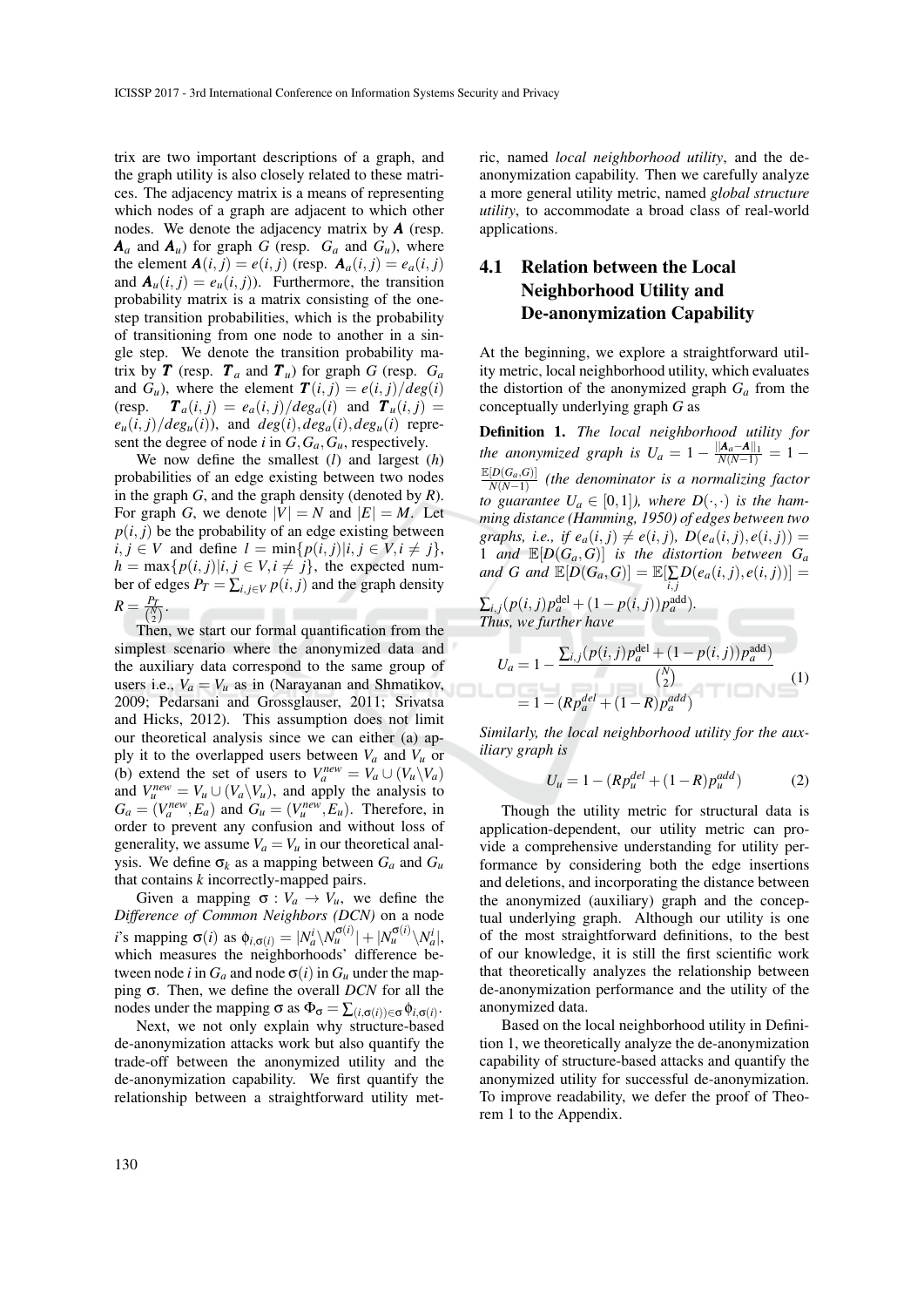

Figure 1: Visualization of utility region (green shaded) for successful de-anonymization under different scenarios. To guarantee the applicability of the anonymized data, the anonymized utility should be preserved by the anonymization techniques. We theoretically demonstrate that successful de-anonymization can be achieved if the anonymized utility locates within these shaded regions.

Theorem 1 implies that as the number of nodes in the graphs  $G_a$  and  $G_u$  increase, the probability of successful deanonymization approaches 1 when the four conditions (in Eqs. 3,4,5,6) regarding graph density *R*, and the smallest and largest probabilities of the edges between nodes hold.

**Theorem 1.** *For any*  $\sigma_k \neq \sigma_0$ *, where k is the number of incorrectly-mapped nodes between G<sup>a</sup> and Gu,*  $\lim_{n\to\infty}Pr(\Phi_{\sigma_k}\geq \Phi_{\sigma_0})=1$  when the following con*ditions are satisfied.*

$$
U_u + 2lU_a > 1 + 2l - Rl \tag{3}
$$

$$
U_u + 2(1 - h)U_a > 1 + 2(1 - h) - (1 - h)(1 - R) \tag{4}
$$
  

$$
U_u + 2l\frac{1 - R}{R}U_a > 1 + 2l\frac{1 - R}{R} - l(1 - R) \tag{5}
$$

$$
U_u + 2(1-h)\frac{R}{1-R}U_a > 1 + 2(1-h)\frac{R}{1-R} - R(1-h)
$$
\n(6)

From Theorem 1, we know that when the local neighborhood utility for the anonymized graph and the auxiliary graph satisfies the four conditions in Eqs. 3,4,5,6, we can achieve successful deanonymization *from a statistical perspective*. The reason is that, the attacker can discover the correct mapping with high probability by choosing the mapping with the minimal Difference of Common Neighbors (DCN), out of all the possible mappings between the anonymized graph and the auxiliary graph. To the best of our knowledge, this is the first work to quantify the relationship between anonymized utility and de-anonymization capability. It also essentially explains why structure-based de-anonymization attacks work.

The four conditions in Theorem 1 can be reduced to one or two conditions under four types of graph density. Figure 1(a) is the triangular utility region for  $R < \min\{0.5, \frac{1-h}{1-h+l}\}\$  (where the graph density *R* is

smaller than 0.5 and  $\frac{1-h}{1-h+h}$ , which is only bounded<br>has  $\Gamma_0 = 2$ . Eigens 1(b) in the sum dilateral utility as by Eq. 3. Figure 1(b) is the quadrilateral utility region for min $\{0.5, \frac{1-h}{1-h+l}\}\leq R < 0.5$  (where the graph density *R* is larger than  $\frac{1-h}{1-h+l}$  and smaller than 0.5), which is bounded by Eq. 3 and Eq. 4. Similarly, Figure 1(c) is the triangular utility region for  $0.5 \leq R < \max\{0.5, \frac{l}{1-h+l}\}\$  (where the graph density *R* is larger than  $\frac{l}{1-h+l}$  and 0.5), which is only bounded by Eq. 6. Figure 1(d) is the quadrilateral utility region for  $\overline{R} \ge \max\{0.5, \frac{l}{1-h+l}\}$  (where the graph density *R* is larger than 0.5 and smaller than  $\frac{l}{1-h+l}$ , which is bounded by Eq. 5 and Eq. 6. Therefore, we not only analytically explain why the structurebased de-anonymization works, but also theoretically provide the bound of anonymized utlity for sucessful de-anonymization. When the anonymized utility satisfies the conditions in Theorem 1 (or locates within the green shaded utility regions shown in Figure 1), successful de-anonymization is theoretically achievable.

# 4.2 Relation between the Global Structure Utility and De-anonymization Capability

In Definition 1, we consider a straightforward local neighborhood utility metric, which evaluates the distortion between the *adjacency matrices* of the two graphs, i.e.,  $||A_a - A||_1$ . However, the real-world data utility is application-oriented such that we need to consider a more general utility metric, to incorporate more aggregate information of the graph instead of just the *adjacency matrix*. Motivated by the general utility distance in (Mittal et al., 2013a; Liu and Mittal, 2016), we consider to utilize the *w*-th power of the transition probability matrix  $T^w$ , which is induced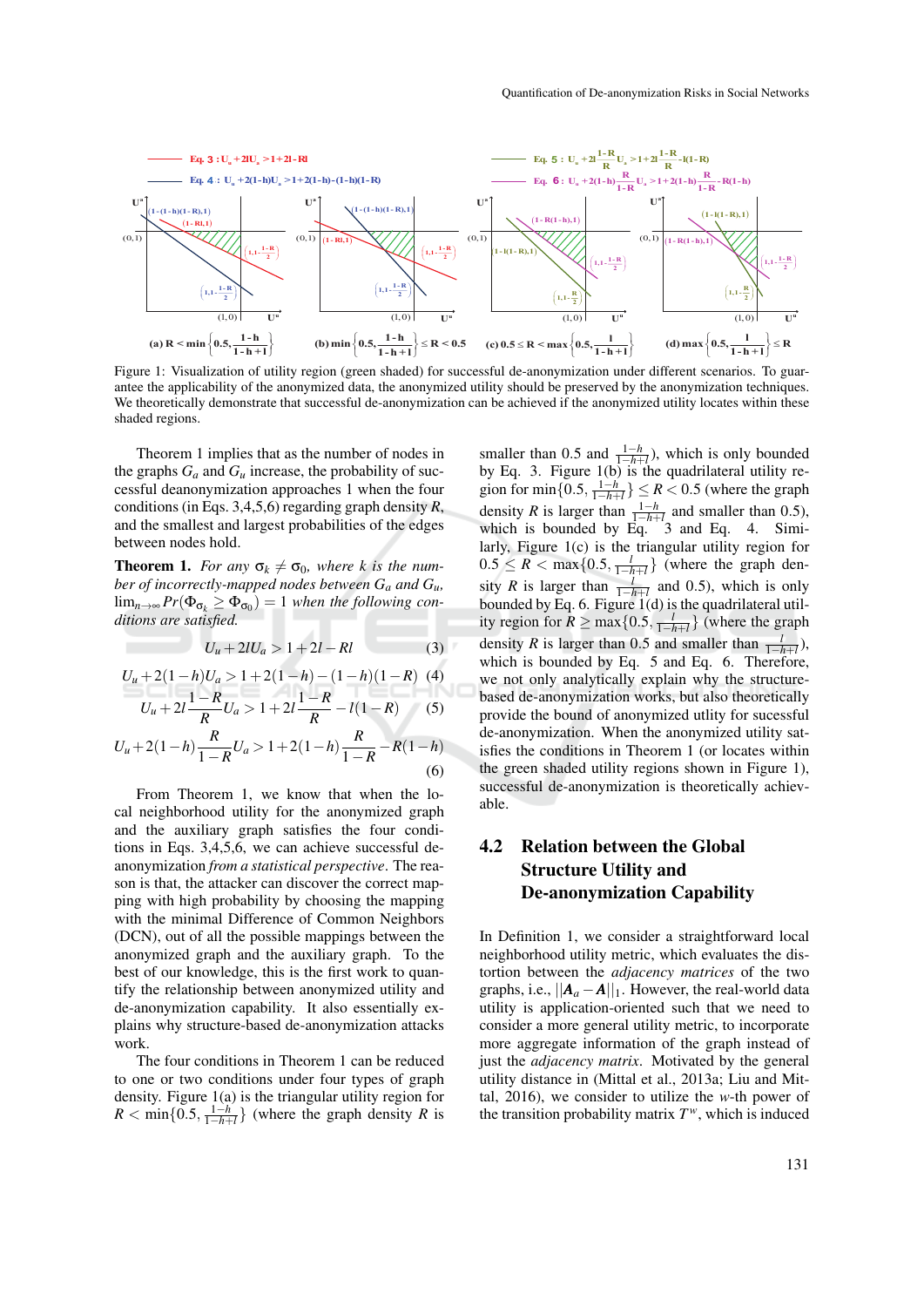by the *w*-hop random walk on graph *G*, to define the global structure utility as follows:

Definition 2. *The global structure utility for the anonymized graph G<sup>a</sup> is defined as*

$$
U_{a(w)} = 1 - \frac{||\boldsymbol{T}_a^w - \boldsymbol{T}^w||_1}{2N} \tag{7}
$$

where  $T_a^w, T^w$  are the w-th power of the transition probability matrix  $T_a$ ,  $T$ , respectively. The denomi*nator in Eq. 7 is a normalization factor to guarantee*  $U_{a(w)} \in [0,1]$ *. Similarly, the global structure utility for the auxiliary graph is*

$$
U_{u(w)} = 1 - \frac{||\boldsymbol{T}_{u}^{w} - \boldsymbol{T}^{w}||_{1}}{2N}
$$
 (8)

Our metric of global structure utility in Definition 2 is intuitively reasonable for a broad class of real-world applications, and captures the *w*-hop random walks between the original graph *G* and the anonymized graph *Ga*. We note that random walks are closely linked to structural properties of realworld data. For example, a lot of high-level social network based applications such as recommendation systems (Andersen et al., 2008), Sybil defenses (Yu et al., 2008) and anonymity systems (Mittal et al., 2013b) directly perform random walks in their protocols. The parameter *w* is application specific; for applications that require access to fine-grained community structure, such as recommendation systems (Andersen et al., 2008), the value of *w* should be small. For other applications that utilize coarse and macro community structure of the data, such as Sybil defense mechanisms (Yu et al., 2008), *w* can be set to a larger value (typically around 10). Therefore, our global structure utility metric can quantify the utility performance of a perturbed graph for various realworld applications in a general and universal manner.

Based on this general utility metric, we further theoretically analyze the de-anonymization capability of structure-based attacks and quantify the anonymized utility for successful de-anonymization. To improve readability, we defer the proof of Theorem 2 to the Appendix.

**Theorem 2.** *For any*  $\sigma_k \neq \sigma_0$ *, where k is the number of incorrectly-mapped nodes between G<sup>a</sup> and Gu,*  $\lim_{n\to\infty}Pr(\Phi_{\sigma_k} \geq \Phi_{\sigma_0}) = 1$  when the following con*ditions are satisfied:*

$$
U_{u(w)} + 2lU_{a(w)} > 1 + 2l - \frac{wRl(N-1)}{2}
$$
\n(9)

$$
U_{u(w)} + 2(1-h)U_{a(w)} > 1 + 2(1-h) - \frac{w(N-1)(1-h)(1-R)}{2}
$$
 (10)

$$
U_{u(w)} + 2l\frac{1-R}{R}U_{a(w)} > 1 + 2l\frac{1-R}{R} - \frac{wl(1-R)(N-1)}{2}
$$
 (11)

$$
U_{u(w)} + 2(1-h)\frac{R}{1-R}U_{a(w)} > 1 + 2(1-h)\frac{R}{1-R} - \frac{wR(1-h)(N-1)}{2}
$$
 (12)

Table 1: De-anonymization *Accuracy* of State-of-the-Art Approaches.

| <b>Datasets</b>          | $noise = 0.05$ | $noise = 0.15$ | $noise = 0.25$ |
|--------------------------|----------------|----------------|----------------|
| (Ji et al., 2014)        | 0.95           | $_{0.81}$      | 0.73           |
| (Nilizadeh et al., 2014) | 9.83           | 0.74           | 0.68           |

Similar to Theorem 1, when the global structure utility for the anonymized graph and the auxiliary graph satisfies all of the four conditions in Theorem 2, we can achieve successful de-anonymization from a statistical perspective. With rather high probability, the attacker can find out the correct mapping between the anonymized graph and the auxiliary graph, by choosing the mapping with the minimal DCN out of all the potential mappings.

Furthermore, both Theorem 1 and Theorem 2 give meaningful guidelines for future designs of deanonymization and anonymization schemes: 1) Since successful de-anonymization is theoretically achievable when the anonymized utility satisfies the conditions in Theorem 1 (for the local neighborhood utility) and Theorem 2 (for the global structure utility), the gap between the practical de-anonymization accuracy and the theoretically achievable performance can be utilized to evaluate the effectiveness of a real-world de-anonymization attack; 2) we can also leverage Theorem 1 and Theorem 2 for designing future secure data publishing to defend against de-anonymization attacks. For instance, a secure data publishing scheme should provide anonymized utility that locates out of the theoretical bound (green shaded region) in Figure 1 while enabling real-world applications. We will provide a practical analysis for such privacy and utility tradeoffs in Section 5.

# 5 PRACTICAL PRIVACY AND UTILITY TRADE-OFF

In this section, we show how the theoretical analysis in Section 4 can be utilized to evaluate the privacy risks of practical data publishing and the performance of practical de-anonymization attacks. To enable real-world applications without compromising the privacy of users, a secure data anonymization scheme should provide anonymized utility which does not locate within the utility region for perfect de-anonymization shown as the green shaded regions in Figure 1 (a) (d). From a data publisher's point of view, we consider the worst-case attacker who has access to perfect auxiliary information, i.e.,  $noise_u = 0$ . Based on Theorem 1, we aim to quantify the amount of noise that is added to the anonymized data for achieving successful de-anonymization. After care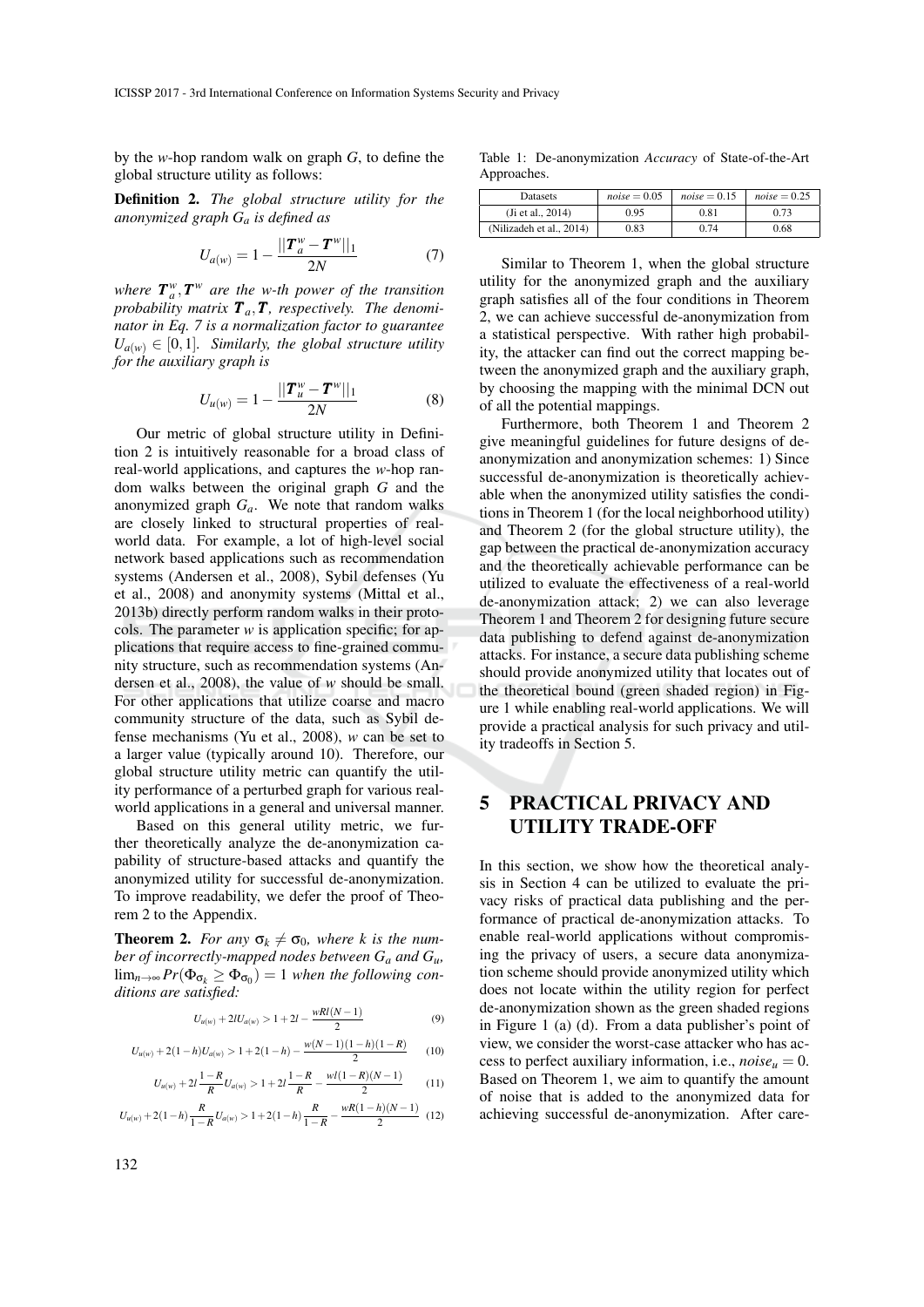ful derivations, we know that when the *noise* of the anonymized graph is less than 0.25 (note that our derivation is from a statistical point of view instead of from the perspective of a concrete graph), successful de-anonymization can be theoretically achieved (proof is deferred to the Appendix). Therefore, when the *noise* added to the anonymized graph is less than 0.25, there would be a serious privacy breach since successful de-anonymization is theoretically achievable. Note that such a utility bound only conservatively provides the minimum noise that should be added to the anonymized data. Practically, we suggest a real-world data publisher to add more noise to protect the privacy of the data. Furthermore, such privacy-utility trade-off can be leveraged as a guide for designing new anonymization schemes.

In addition, our derived theoretical analysis can also be utilized to evaluate the performance of existing de-anonymization attacks. We first implement our experiments on the Facebook dataset (Viswanath et al., 2009) which contains 46,952 nodes (i.e., users) connected by 876,993 edges (i.e., social relationships). To evaluate the performance of existing deanonymization attacks, we consider a popular perturbation method of Hay et al. in (Hay et al., 2007), which applies a sequence of *r* edge deletions followed by *r* random edge insertions. A similar perturbation process has been utilized for the de-anonymization attacks in (Nilizadeh et al., 2014). Candidates for edge deletion are sampled uniformly at random from the space of the existing edges in graph *G*, while candidates for edge insertion are sampled uniformly at random from the space of edges that are not existing in *G*. Here, we define *noise* (perturbations) as the extent of edge modification, i.e., the ratio of altered edges *r* to the total number of edges, i.e., *noise* =  $\frac{r}{M}$ . Note that we add the same amount of *noise* to the original graph of the Facebook dataset to obtain the anonymized graph and the auxiliary graph, respectively. Then, we apply the state-of-the-art de-anonymization attacks in (Ji et al., 2014) and (Nilizadeh et al., 2014) to deanonymize the anonymized graph by leveraging the auxiliary graph.

We utilize *Accuracy* as an effective evaluation metric to measure the de-anonymization performance. *Accuracy* is the ratio of the correctly deanonymized nodes out of all the overlapped nodes between the anonymized graph and the auxiliary graph:

$$
Accuracy = \frac{N_{cor}}{|V_a \cap V_u|},
$$
 (13)

where *Ncor* is the number of correctly de-anonymized nodes. The *Accuracy* of these de-anonymization attacks corresponding to different levels of *noise* is shown in Table 1.

From Table 1, we can see that the state-of-the-art de-anonymization attacks can only achieve less than 75% de-anonymization accuracy when the *noise* is 0.25, which demonstrates the ineffectiveness of previous work and the potential of developing more powerful de-anonymization attacks in the future.

## 6 DISCUSSION

There is a Clear Trade-off between Utility and Privacy for Data Publishing. In this work, we analytically quantify the relationships between the utility of anonymized data and the de-anonymization capability. Our quantification results show that privacy could be breached if the utility of anonymized data is high. Hence, striking the balance between utility and privacy for data publishing is important yet difficult - providing the high utility for real-world applications would decrease the data's resistance to deanonymization attacks.

Suggestions for Secure Data Publishing. Secure data publishing (sharing) is important for companies (e.g., online social network providers), governments and researchers. Here, we give several general guidelines: (*i*) Data owners should carefully evaluate the potential vulnerabilities of the data before publishing. For example, our quantification result in Section 4 can be utilized to evaluate the vulnerabilities of the structural data. (*ii*) Data owners should develop proper policies on data collections to defend against adversaries who aim to leverage auxiliary information to launch de-anonymization attacks. To mitigate such privacy threats, online social network providers, such as Facebook, Twitter, and Google+, should reasonably limit the access to users' social relationships.

## 7 CONCLUSION

In this paper, we first address several fundamental open problems in the structure-based deanonymization research by quantifying the conditions for successful de-anonymization under a general graph model. Next, we analyze the capability of structure-based de-anonymization methods from a theoretical point of view. We further provided theoretical bounds of the anonymized utility for successful de-anonymization. Our analysis provides a theoretical foundation for structure-based de-anonymization attacks, and can serve as a guide for designing new deanonymization/anonymization systems in practice. Future work can include studying our utility versus privacy trade-offs for more datasets, and designing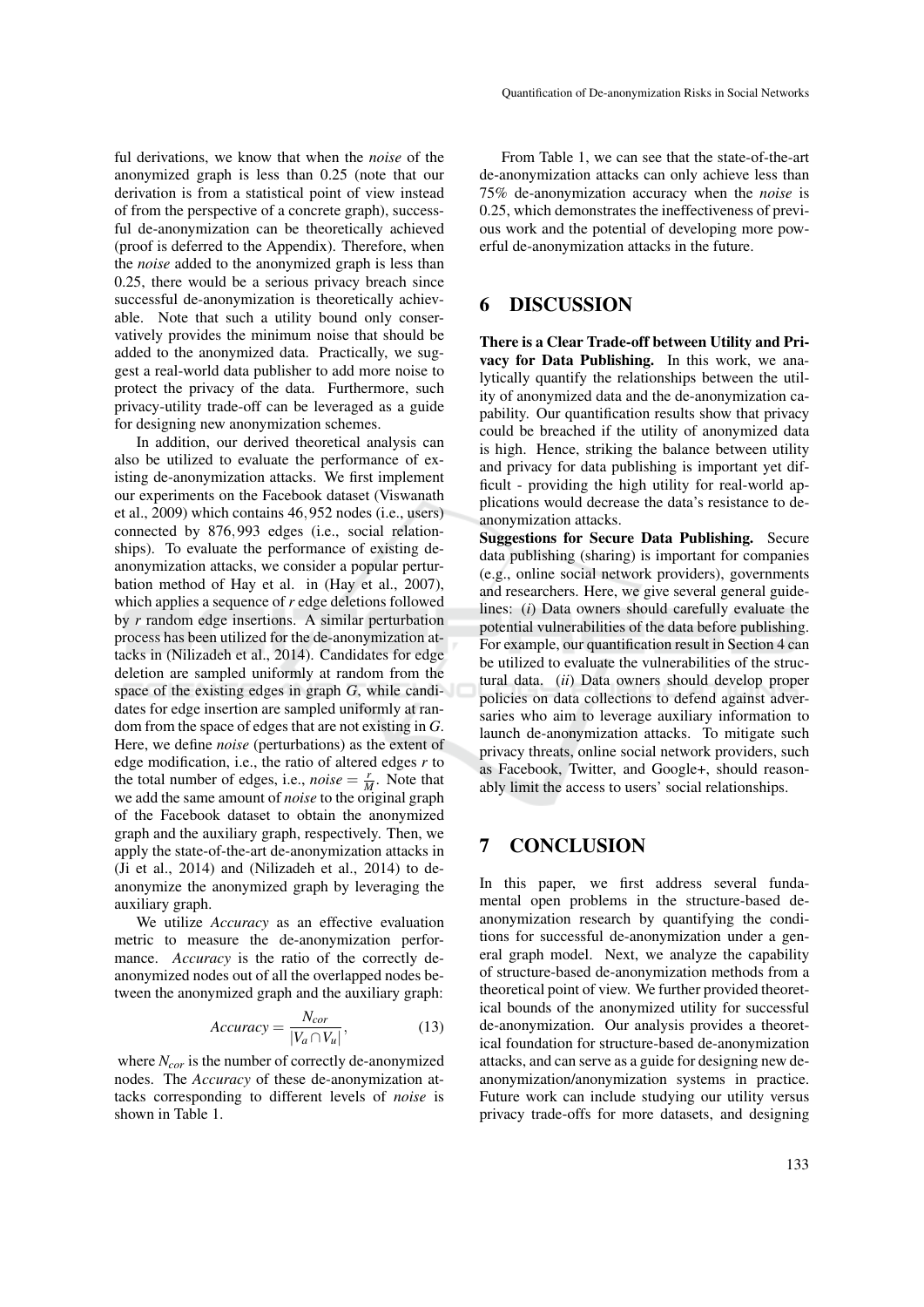more powerful anonymization/de-anonymization approaches.

## ACKNOWLEDGEMENTS

This work was supported in part by NSF award numbers SaTC-1526493, CNS-1218817, CNS-1553437, CNS-1409415, CNS-1423139, CCF-1617286, and faculty research awards from Google, Cisco and Intel.

### REFERENCES

- Andersen, R., Borgs, C., Chayes, J., Feige, U., Flaxman, A., Kalai, A., Mirrokni, V., and Tennenholtz, M. (2008). Trust-based recommendation systems: an axiomatic approach. In *WWW*.
- Backstrom, L., Dwork, C., and Kleinberg, J. (2007). Wherefore art thou r3579x?: anonymized social networks, hidden patterns, and structural steganography. In *WWW*.
- Buccafurri, F., Lax, G., Nocera, A., and Ursino, D. (2015). Discovering missing me edges across social networks. *Information Sciences*.
- Dwork, C. (2006). Differential privacy. In *Encyclopedia of Cryptography and Security*. Springer.
- Erdős, P. and Rényi, A. (1976). On the evolution of random graphs. Selected Papers of Alfréd Rényi.
- Fabiana, C., Garetto, M., and Leonardi, E. (2015). Deanonymizing scale-free social networks by percolation graph matching. In *INFOCOM*.
- Hamming, R. W. (1950). Error detecting and error correcting codes. *Bell System technical journal*.
- Hay, M., Miklau, G., Jensen, D., Towsley, D., and Weis, P. (2008). Resisting structural re-identification in anonymized social networks. *VLDB Endowment*.
- Hay, M., Miklau, G., Jensen, D., Weis, P., and Srivastava, S. (2007). Anonymizing social networks. *Computer Science Department Faculty Publication Series*.
- Ji, S., Li, W., Gong, N. Z., Mittal, P., and Beyah, R. (2015a). On your social network de-anonymizablity: Quantification and large scale evaluation with seed knowledge. In *NDSS*.
- Ji, S., Li, W., Mittal, P., Hu, X., and Beyah, R. (2015b). Secgraph: A uniform and open-source evaluation system for graph data anonymization and de-anonymization. In *USENIX Security Symposium*.
- Ji, S., Li, W., Srivatsa, M., and Beyah, R. (2014). Structural data de-anonymization: Quantification, practice, and implications. In *CCS*.
- Korula, N. and Lattanzi, S. (2014). An efficient reconciliation algorithm for social networks. *Proceedings of the VLDB Endowment*.
- Liu, C., Chakraborty, S., and Mittal, P. (2016). Dependence makes you vulnerable: Differential privacy under dependent tuples. In *NDSS*.
- Liu, C. and Mittal, P. (2016). Linkmirage: Enabling privacy-preserving analytics on social relationships. In *NDSS*.
- Liu, K. and Terzi, E. (2008). Towards identity anonymization on graphs. In *SIGMOD*.
- Machanavajjhala, A., Kifer, D., Gehrke, J., and Venkitasubramaniam, M. (2007). l-diversity: Privacy beyond k-anonymity. *ACM Transactions on Knowledge Discovery from Data*.
- Mittal, P., Papamanthou, C., and Song, D. (2013a). Preserving link privacy in social network based systems. In *NDSS*.
- Mittal, P., Wright, M., and Borisov, N. (2013b). Pisces: Anonymous communication using social networks. *NDSS*.
- Narayanan, A. and Shmatikov, V. (2008). *Robust deanonymization of large sparse datasets*. IEEE S&P.
- Narayanan, A. and Shmatikov, V. (2009). *De-anonymizing social networks*. IEEE S&P.
- Newman, M. (2010). *Networks: an introduction*. Oxford University Press.
- Newman, M. E. (2003). The structure and function of complex networks. *SIAM review*.
- Nilizadeh, S., Kapadia, A., and Ahn, Y.-Y. (2014). Community-enhanced de-anonymization of online social networks. In *CCS*.
- Pedarsani, P., Figueiredo, D. R., and Grossglauser, M. (2013). A bayesian method for matching two similar graphs without seeds. In *Allerton*.
- Pedarsani, P. and Grossglauser, M. (2011). On the privacy of anonymized networks. In *SIGKDD*.
- Pham, H., Shahabi, C., and Liu, Y. (2013). Ebm: an entropy-based model to infer social strength from spatiotemporal data. In *SIGMOD*.
- Sala, A., Zhao, X., Wilson, C., Zheng, H., and Zhao, B. Y. (2011). Sharing graphs using differentially private graph models. In *IMC*.
- Sharad, K. and Danezis, G. (2013). De-anonymizing d4d datasets. In *Workshop on Hot Topics in Privacy Enhancing Technologies*.
- Sharad, K. and Danezis, G. (2014). An automated social graph de-anonymization technique. In *Proceedings of the 13th Workshop on Privacy in the Electronic Society*. ACM.
- Srivatsa, M. and Hicks, M. (2012). Deanonymizing mobility traces: Using social network as a side-channel. In *CCS*.
- Viswanath, B., Mislove, A., Cha, M., and Gummadi, K. P. (2009). On the evolution of user interaction in facebook. In *ACM workshop on Online social networks*.
- Yu, H., Gibbons, P. B., Kaminsky, M., and Xiao, F. (2008). Sybillimit: A near-optimal social network defense against sybil attacks. In *IEEE S&P*.